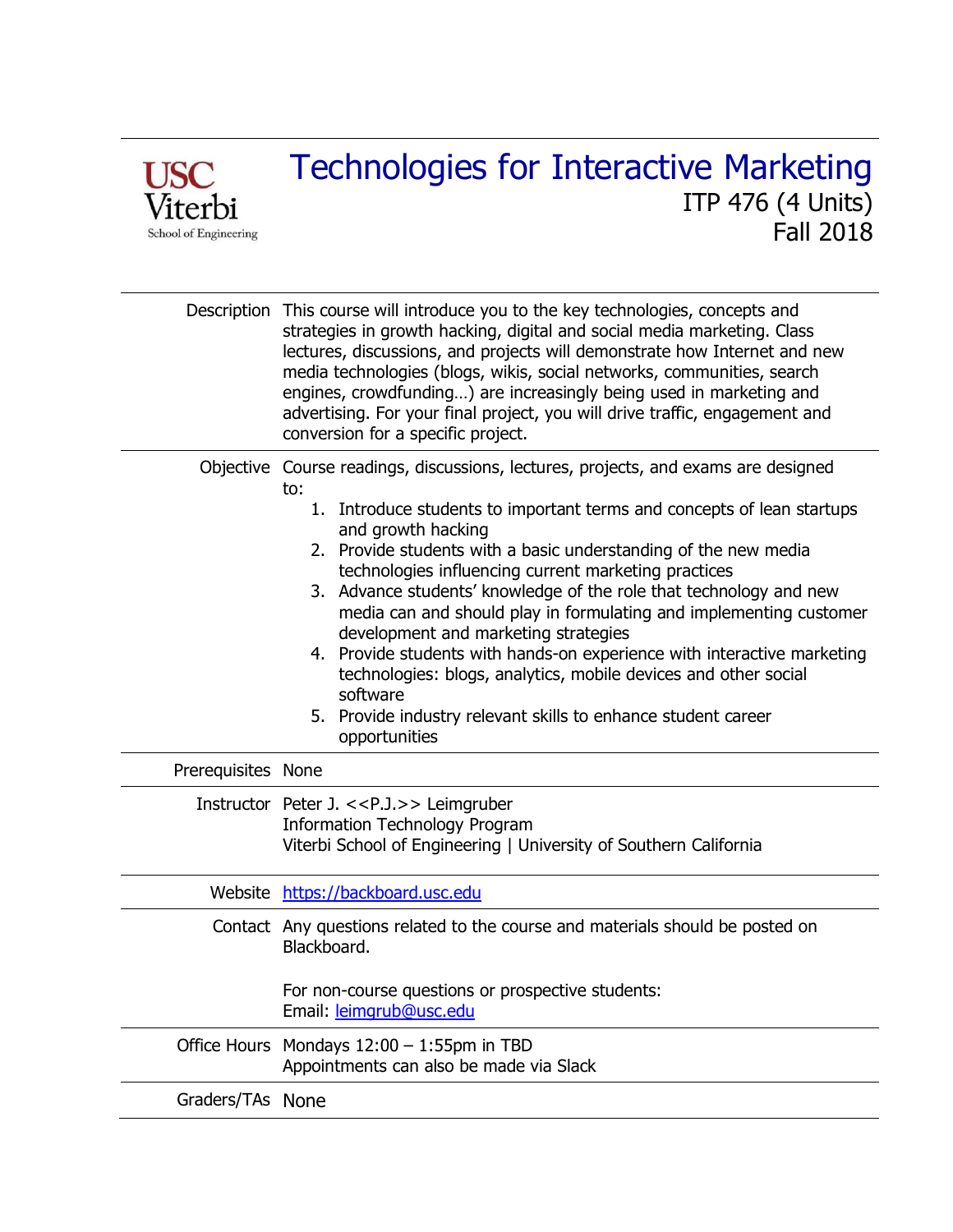|             | Lecture Mondays & Wednesdays 2:00-3:50 OHE 540                                                                                                                                                                                                                                                               |
|-------------|--------------------------------------------------------------------------------------------------------------------------------------------------------------------------------------------------------------------------------------------------------------------------------------------------------------|
|             | Open Lab Hours ITP offers Open Lab use for all students enrolled in ITP classes. These open<br>labs are held beginning the second week of classes through the last week of<br>classes. Hours are listed at: http://itp.usc.edu/labs/.                                                                        |
|             | Virtual Lab In addition to open lab hours, students will get access to a virtual lab that<br>they can use from their own computer. The virtual lab has all the software<br>needed for the course. Instructions are posted on Blackboard.                                                                     |
|             | Required The Beginner's Guide to SEO © 2015, Rand Fishkin, SEOmoz. (FREE)<br>Textbook(s) https://moz.com/beginners-guide-to-seo                                                                                                                                                                              |
|             | Additional required books and readings will be assigned in class and posted<br>on blackboard.                                                                                                                                                                                                                |
| Textbook(s) | Optional Running Lean, 2nd Edition © 2012, Ash Maurya, O'Reily, ISBN-10:<br>1449305172, ISBN-13: 978-1449305178. Purchase hard cover book here:<br>http://www.amazon.com/Running-Lean-Iterate-Works-Series/dp/1449305172                                                                                     |
|             | Practical Google Analytics and Google Tag Manager for Developers © 2015,<br>Jonathan Weber, Apress, ISBN-10: 148420266X, ISBN-13: 978-<br>1484202661ASIN                                                                                                                                                     |
|             | http://www.amazon.com/Practical-Google-Analytics-Manager-<br>Developers/dp/148420266X                                                                                                                                                                                                                        |
|             | Growth Hacking Marketing, 2nd Edition © 2014, Ryan Holiday, Portfolio<br>(Penguin), ASIN: B00TFR6OCM. Part of Kindle Owner's Lending Library and<br>Kindle Unlimited. If needed, purchase the paperback or ebook here:<br>http://www.amazon.com/Growth-Hacker-Marketing-Primer-<br>Advertising/dp/1591847389 |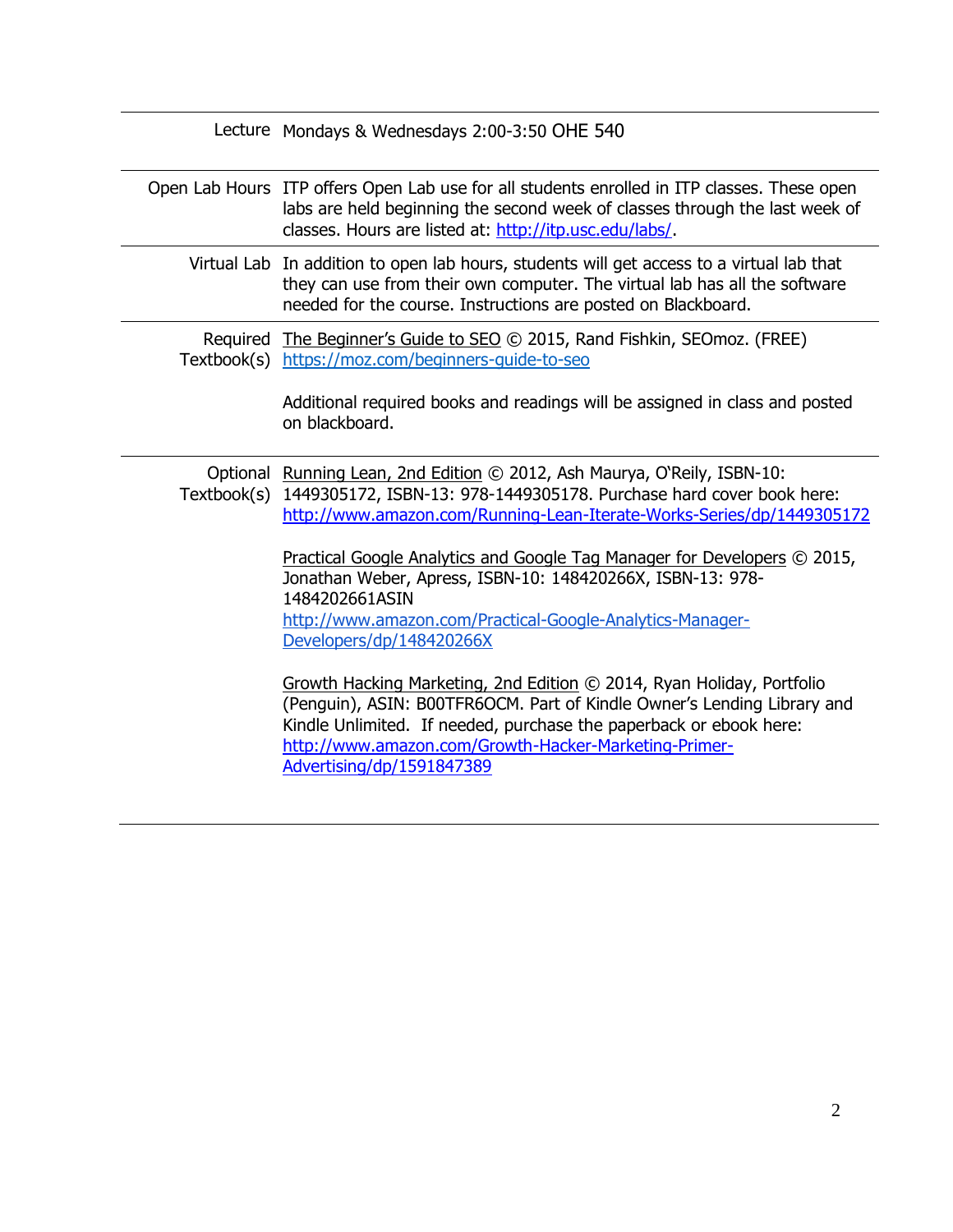## Software/Services



Google Analytics and related tools are the defacto industry standard for understanding digital engagement with audiences.



We have arrange for access to the highest tier of Moz Professional. Moz Professional is the leading search engine research and marketing tool used across the all industries. MozBar, which is a free plug-in for Chrome, is used throughout the class.



BuzzSumo is the platform for content marketing and SEO agencies to discover engaging content and outreach opportunities which are critical for content marketing and SEO campaigns. CisionPoint allows you to build media lists, distribute press releases, manage PR campaigns, monitor news coverage and analyze results.



We have arranged for you to have free access Hootsuite Academy for some required content for the class. Hootsuite is a social media management system that keeps track and manages your full social network channels.



You will also be eligible to earn a Hootsuite Certification at no charge. This will be part of your required activities for the class. This certification will enhance your chances of obtaining a job that involves social media. You will also be listed in Hootsuite's directory of industry professionals and have access to other certified practitioners. The certification process involves viewing a required set of videos and passing an exam with a score of 95%. If you are successful, you will receive a certification you can attach to your resume.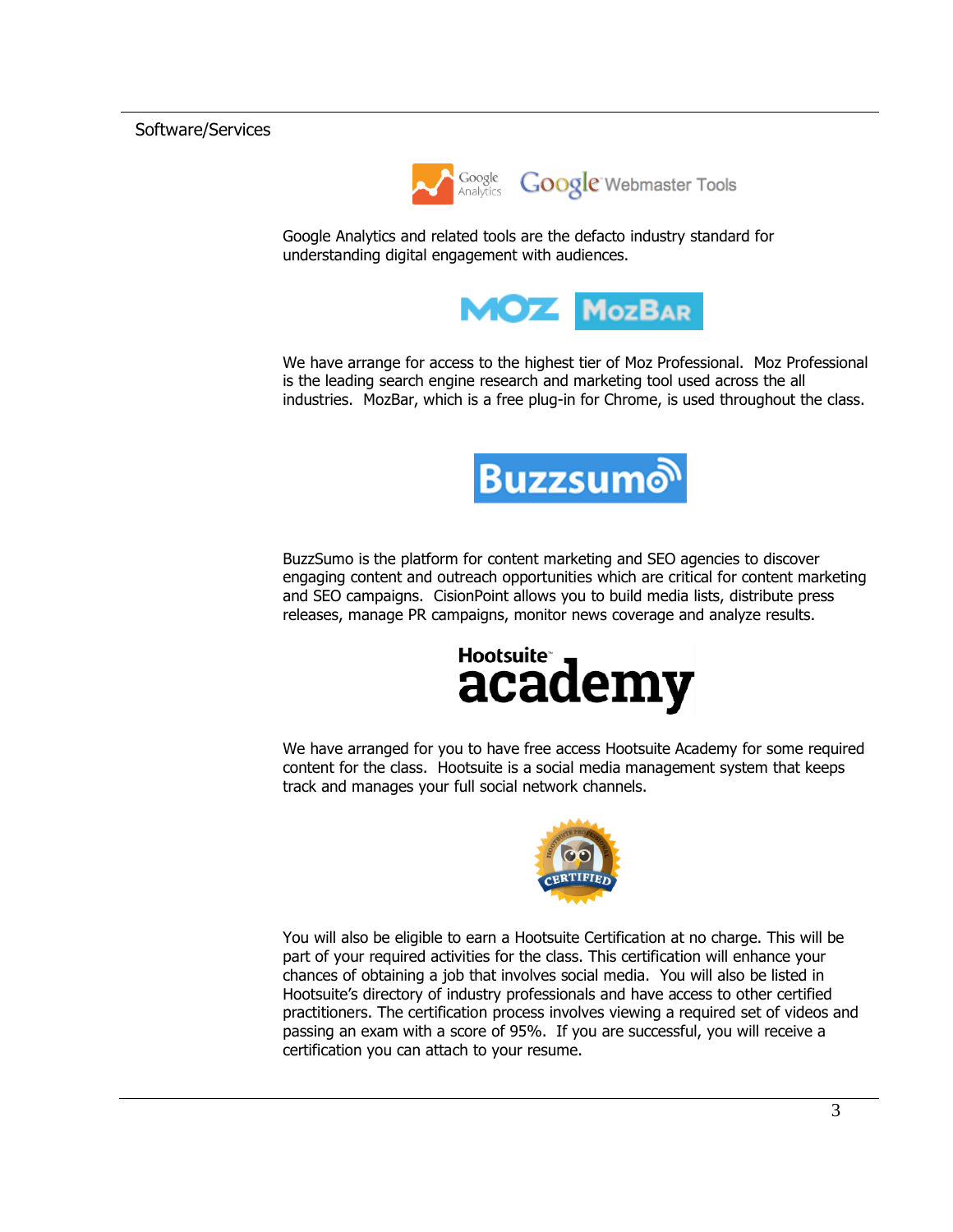

We will be using the free version of MailChimp for email marketing and measurement. Primarily you will instrument MailChimp to interact with Google Analytics to measure the results of campaigns.



You will also be required to have various social media accounts. The specifics required will be assigned in class and posted on blackboard.



Microsoft Word and Excel will be required to edit worksheets. Powerpoint or Google Slides will be used for presentations. Google Drive is also acceptable.

Additional required software and accounts will be assigned in class and posted on blackboard.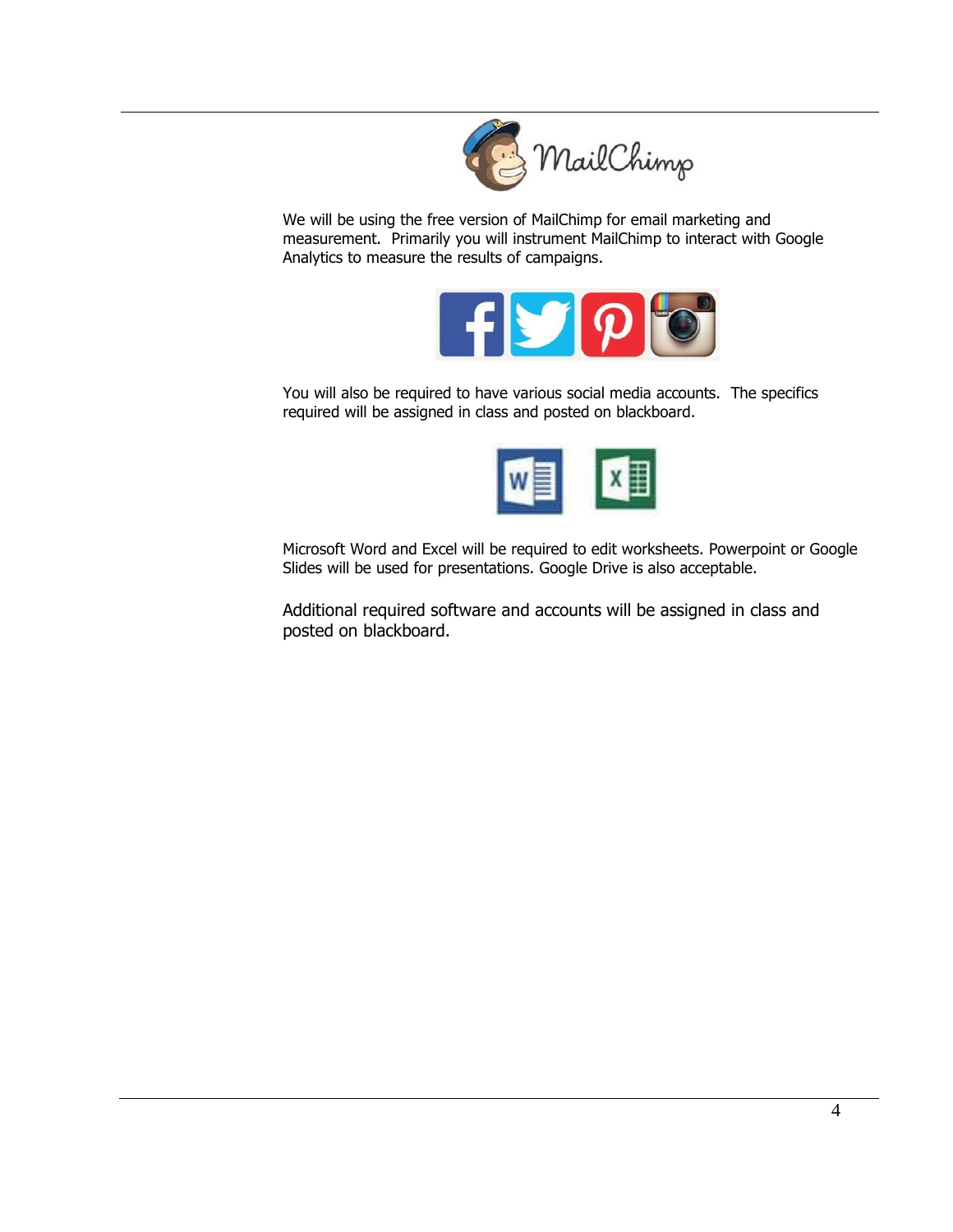| Participation & Quizzes                                                   | 12.5%            |
|---------------------------------------------------------------------------|------------------|
| Business & Team Presentation (P1)                                         | 5%               |
| Content Marketing Strategy (P2)                                           | 10%              |
| <b>Homework</b>                                                           | 27.5%            |
| Midterm                                                                   | 25%              |
| <b>Final Presentation (P3)</b>                                            | <u>20%</u>       |
| <b>TOTAL POSSIBLE</b>                                                     | 100%             |
| Participation                                                             | 5 Points         |
| Quizzes                                                                   | 20 Points        |
| <b>Business &amp; Team Presentation</b>                                   | 10 Points        |
| <b>Content Marketing Strategy</b>                                         | 20 Points        |
| <b>Homework</b>                                                           | 55 Points        |
|                                                                           | $(2x)$ 5 Points  |
|                                                                           | $(3x)$ 15 Points |
| Midterm                                                                   | 50 Points        |
| Final Presentation                                                        | 40 Points        |
| <b>TOTAL POSSIBLE</b>                                                     | 200 Points       |
| There is no curving. Students will receive the grades that they earn. The |                  |

Grading The course is graded with the following weights:

total points divided by 2 is the final grade %.

Quizzes (5) 5-question quizzes will be given at random times throughout the semester. 4 of 5 quizzes will be counted toward your final grade. The lowest quiz grade will be dropped. No makeups

> The Midterm Exam will have an extra credit section to earn (4) extra points (2% points).

Extra Credit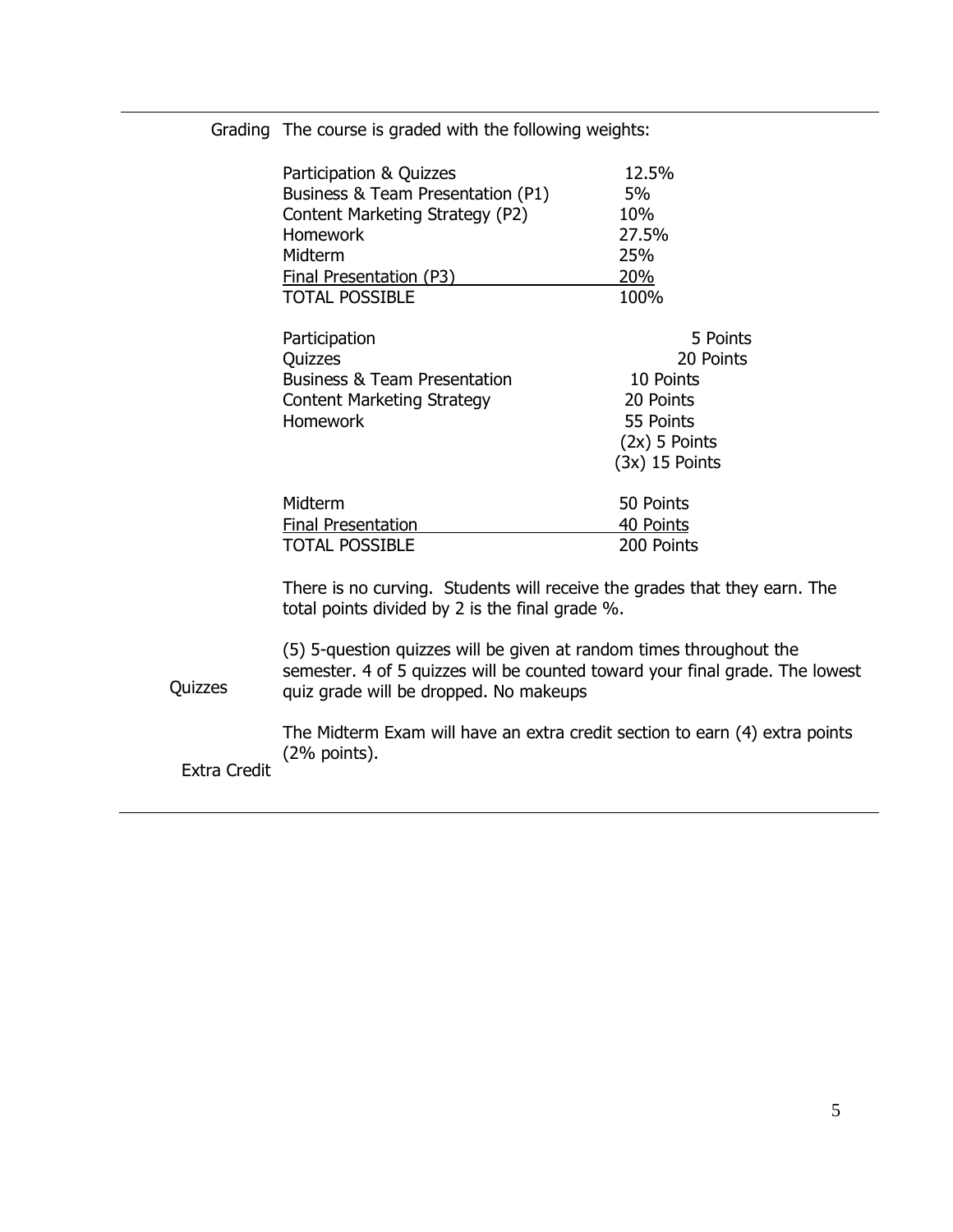| Grading Scale Letter grades will be assigned according to the following scale:<br>$93%+$<br>90-92%<br>87-89%<br>83-86%<br>80-82%<br>77-79%<br>73-76%<br>70-72%<br>69<br>67-68<br>66<br>65 and below<br>for instance, $89.5\%$ is an A-, but $89.4\%$ is a B+.                                                                                                                                     | A<br>A-<br>$B+$<br>B<br>$B-$<br>$C+$<br>$\mathsf{C}$<br>$C -$<br>D+<br>D<br>D-<br>F<br>Half percentage points will be rounded up to the next whole percentage. So                                                                                                                                                                                                                                                                                                                                 |
|---------------------------------------------------------------------------------------------------------------------------------------------------------------------------------------------------------------------------------------------------------------------------------------------------------------------------------------------------------------------------------------------------|---------------------------------------------------------------------------------------------------------------------------------------------------------------------------------------------------------------------------------------------------------------------------------------------------------------------------------------------------------------------------------------------------------------------------------------------------------------------------------------------------|
| Homework To get help on homework, follow these simple steps<br>Read the homework instructions carefully<br>Review the "Discussion Board" section of the Blackboard forum for<br>$\bullet$<br>other student questions and comments or post a question yourself to<br>begin the forum.<br>If you cannot find an answer above, email or Slack me<br>All assignments must be submitted to Blackboard. |                                                                                                                                                                                                                                                                                                                                                                                                                                                                                                   |
| Exam schedule.<br>have 20% deduction per day.<br>classes. Hours are listed at: http://itp.usc.edu/labs/<br>Before logging off a computer, students must ensure that they have saved<br>class. Any work saved to the computer will be erased after restarting the<br>computer. ITP is not responsible for any work lost.                                                                           | Policies Make-up policy for exams: No make-up exams (except for medical or family<br>emergencies) will be offered nor will there be any changes made to the Final<br>Late Assignments: Assignments turned in after the deadline will automatically<br>ITP offers Open Lab use for all students enrolled in ITP classes. These open<br>labs are held beginning the second week of classes through the last week of<br>their work (on their personal email accounts or flash drives) created during |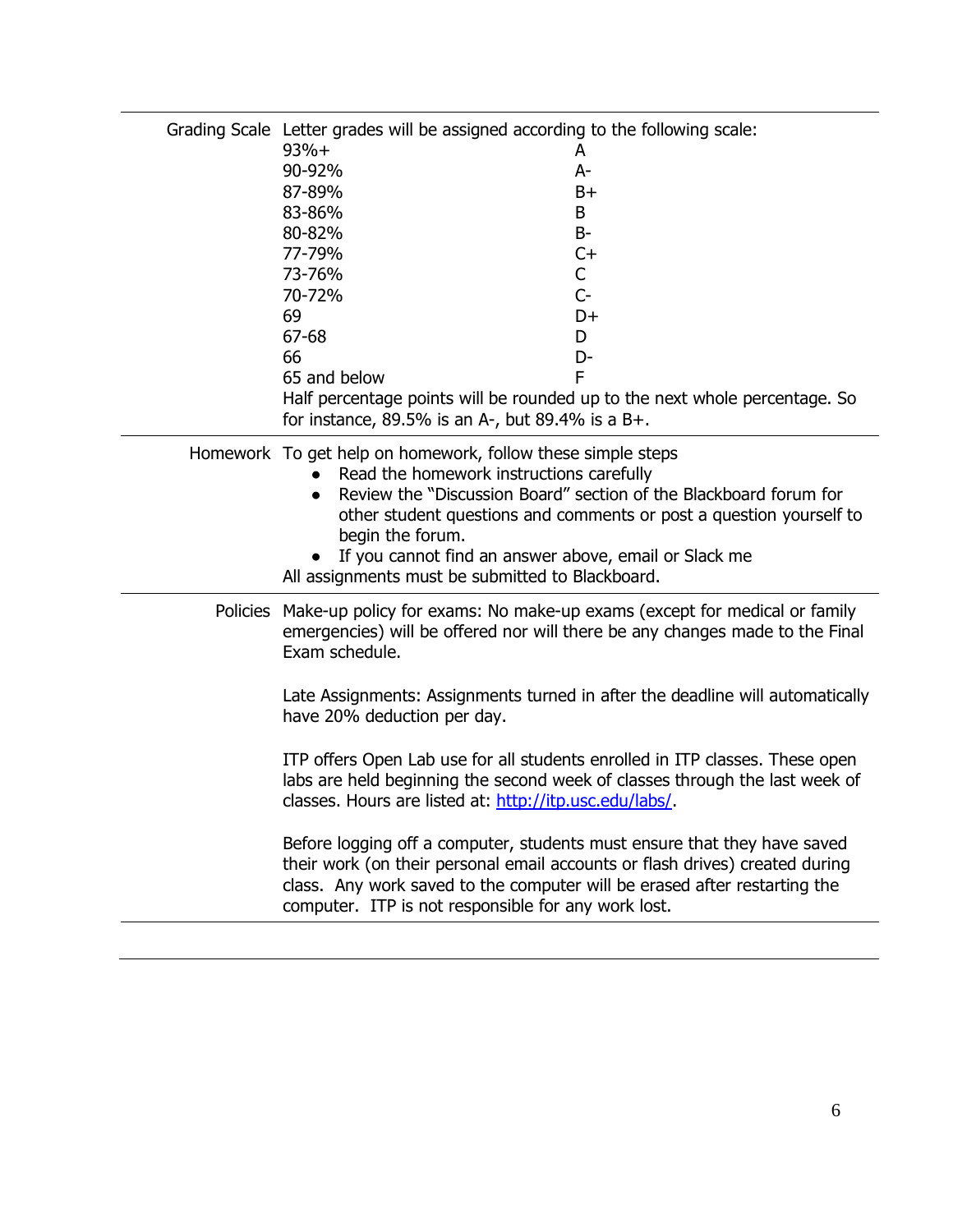## Statement on Academic Conduct and Support Systems Academic Conduct

Plagiarism – presenting someone else's ideas as your own, either verbatim or recast in your own words – is a serious academic offense with serious consequences. Please familiarize yourself with the discussion of plagiarism in SCampus in Section 11, Behavior Violating University Standards [https://scampus.usc.edu/1100-behavior-violating-university-standards-and](https://scampus.usc.edu/1100-behavior-violating-university-standards-and-appropriate-sanctions/)[appropriate-sanctions/.](https://scampus.usc.edu/1100-behavior-violating-university-standards-and-appropriate-sanctions/) Other forms of academic dishonesty are equally unacceptable. See additional information in SCampus and university policies on scientific misconduct, [http://policy.usc.edu/scientific-misconduct/.](http://policy.usc.edu/scientific-misconduct/)

Discrimination, sexual assault, and harassment are not tolerated by the university. You are encouraged to report any incidents to the Office of Equity and Diversity <http://equity.usc.edu/> or to the Department of Public Safety [http://capsnet.usc.edu/department/department-public-safety/online](http://capsnet.usc.edu/department/department-public-safety/online-forms/contact-us)[forms/contact-us.](http://capsnet.usc.edu/department/department-public-safety/online-forms/contact-us) This is important for the safety whole USC community. Another member of the university community – such as a friend, classmate, advisor, or faculty member – can help initiate the report, or can initiate the report on behalf of another person. The Center for Women and Men <http://www.usc.edu/student-affairs/cwm/> provides 24/7 confidential support, and the sexual assault resource center webpage [sarc.usc.edu](http://sarc.usc.edu/) describes reporting options and other resources.

## Support Systems

A number of USC's schools provide support for students who need help with scholarly writing. Check with your advisor or program staff to find out more. Students whose primary language is not English should check with the American Language Institute [http://dornsife.usc.edu/ali,](http://dornsife.usc.edu/ali) which sponsors courses and workshops specifically for international graduate students. The Office of Disability Services and Programs

[http://sait.usc.edu/academicsupport/centerprograms/dsp/home\\_index.html](http://sait.usc.edu/academicsupport/centerprograms/dsp/home_index.html) provides certification for students with disabilities and helps arrange the relevant accommodations. If an officially declared emergency makes travel to campus infeasible, USC Emergency Information <http://emergency.usc.edu/> will provide safety and other updates, including ways in which instruction will be continued by means of blackboard, teleconferencing, and other technology.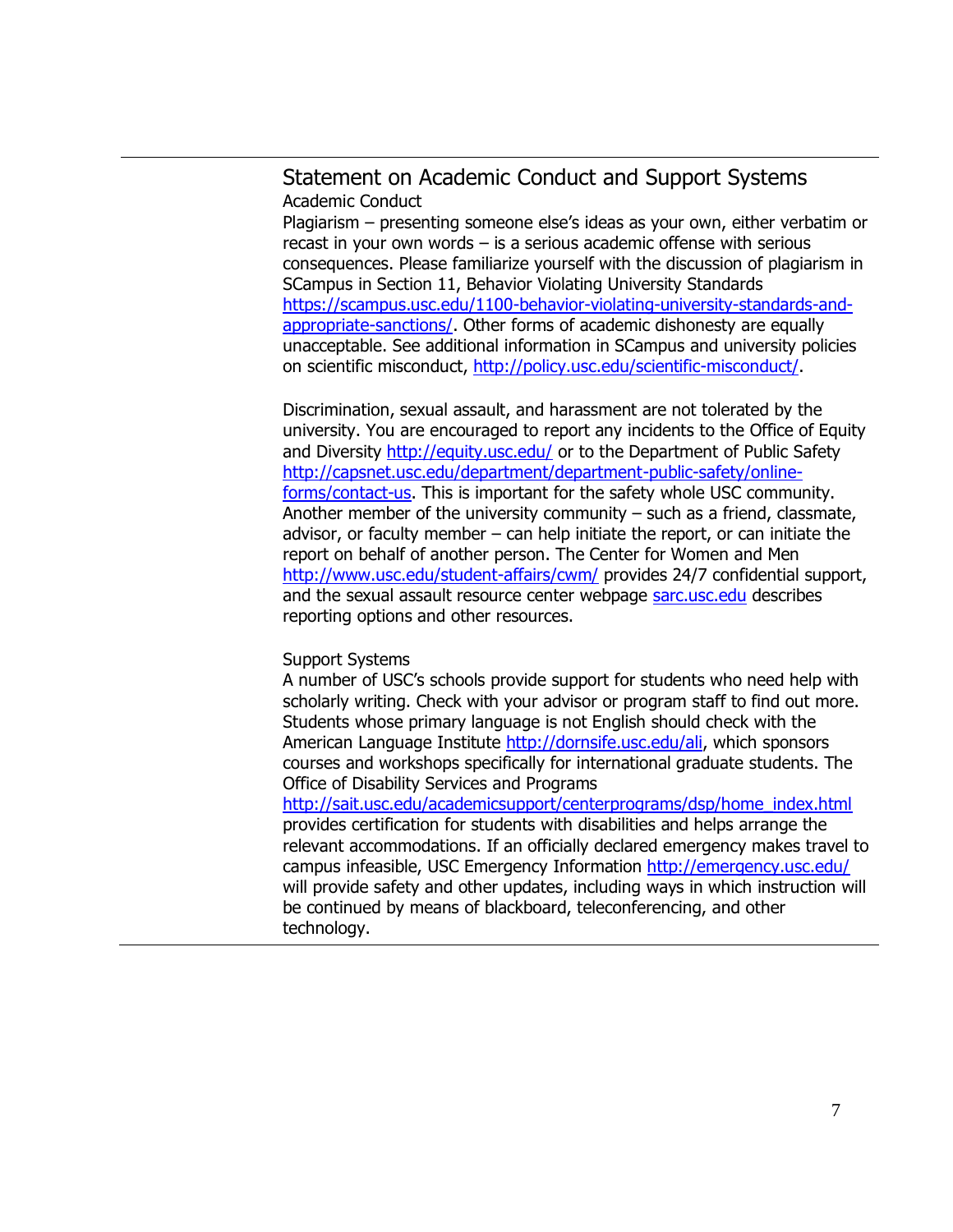| <b>Course Outline</b>  |                                                                                                                                                                                                                                                                                                                                             |         |                                                                                              |
|------------------------|---------------------------------------------------------------------------------------------------------------------------------------------------------------------------------------------------------------------------------------------------------------------------------------------------------------------------------------------|---------|----------------------------------------------------------------------------------------------|
| <b>Dates</b>           | Lecture                                                                                                                                                                                                                                                                                                                                     | Reading | <b>Homework</b>                                                                              |
| Week 1<br>8/20<br>8/22 | Course Overview & About Me<br>Intro To Final Project (will not start until later,<br>this will give us the opportunity to start<br>thinking about it earlier)<br>Lecture: Digital Marketing Methodology<br>Digital Marketing Method<br>Experimentation<br><b>Digital Conversion Funnel</b><br>Digital Content Funnel<br><b>Case Studies</b> |         |                                                                                              |
| Week 2<br>8/27<br>8/29 | Lecture: Lean Startups<br>SEO Part 1 Lecture: Search Engine<br>Optimization<br>How Search Engines Work and why<br>search engines are Important<br>On-Site (Technical) SEO                                                                                                                                                                   |         | Select Teams -<br>Teams of 3 or 4 for<br>Final Project by<br><b>Wednesday August</b><br>29th |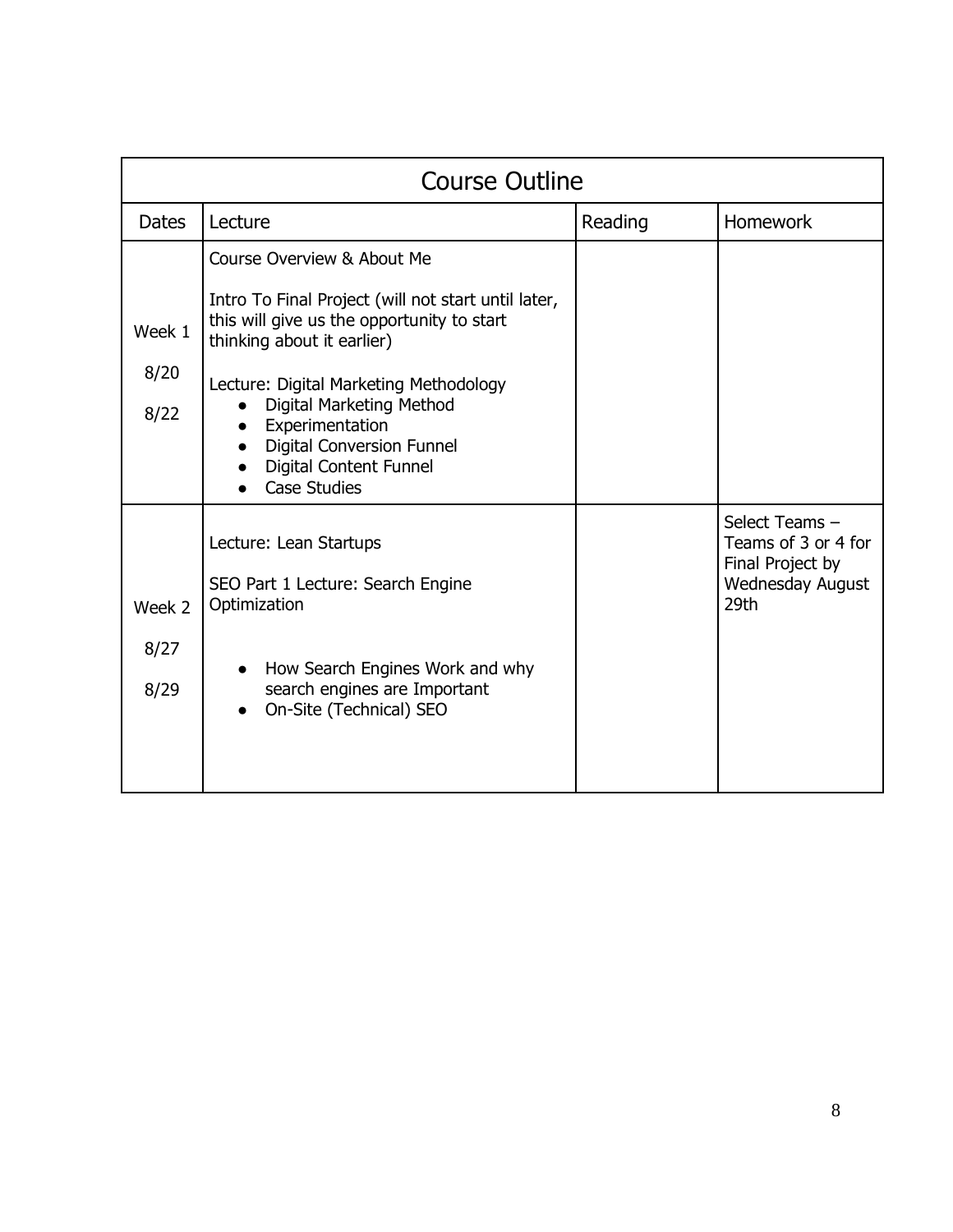| Week 3<br>09/03<br>09/05 | September 3 <sup>th</sup> – NO CLASS (LABOR DAY)<br>SEO Part $2$ – Hands on with Software(s)<br>Performing an SEO Audit<br>Exploration of additional tools/software<br>How to actionably present/report SEO<br>findings.<br>Hands On: SEO Audit of selected Website<br>Hands On: Moz, SEMRush, Majestic SEO                                                                                                            | <b>Beginner's Guide</b><br>to SEO                                 |                                                                                                                  |
|--------------------------|------------------------------------------------------------------------------------------------------------------------------------------------------------------------------------------------------------------------------------------------------------------------------------------------------------------------------------------------------------------------------------------------------------------------|-------------------------------------------------------------------|------------------------------------------------------------------------------------------------------------------|
| Week 4<br>09/10<br>09/12 | Discuss details surrounding the final<br>project & team presentations & upcoming<br>homework assignments moving forward.<br><b>Lecture: Google Analytics</b><br>Examine Trends of sites in different<br>niches to get a feel for customer<br>behavior, engagement and sales funnel<br>visualization.<br>Get hands on with real client data.<br>Hands On: Google Analytics & Google Search<br>Console (Webmaster Tools) | <b>Watch Selected</b><br>"Whiteboard<br>Friday" videos<br>on Moz. | <b>HW 1 Due 9/14:</b><br><b>SEO &amp; Tools</b><br><b>Finalize Company</b><br>or Startup For<br>Project by 09/17 |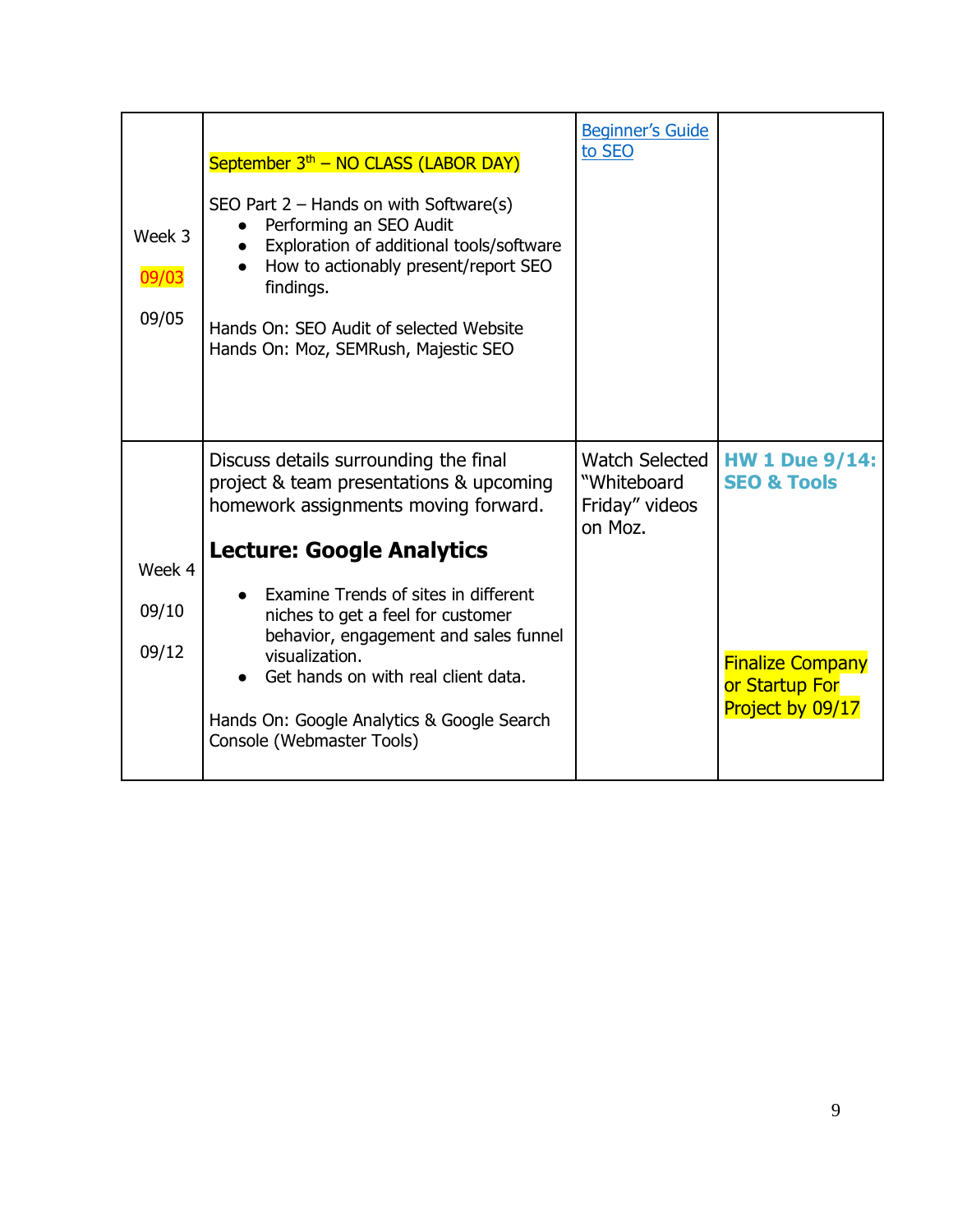| Week 5<br>09/17<br>09/19 | Begin Content Marketing<br>Lecture: Content Marketing Strategy<br>- Overview and SEO/Link Building<br>Inbound Marketing - Overview<br>Marketing Channels - explore which<br>channels are a good fit and why.<br>How to define and set realistic content<br>marketing goals<br>Identifying Personas, Target Market,<br>Messaging & Position<br>Which distribution channels work and<br>why?<br>Hands On: Goals, Target Market & Marketing<br>Collateral<br>Finalize target company for project.<br>MUST KNOW WHO/WHAT YOU ARE<br>WORKING ON FOR THE FINAL BY 09/17                                                   | Integrating PR<br>into your SEO<br>Strategy (article<br>& video) | <b>Finalize target</b><br>company for<br>project.<br><b>LAST DAY TO</b><br><b>REPORT</b><br><b>WHO/WHAT YOU</b><br><b>ARE WORKING</b><br><b>ON FOR THE</b><br><b>FINAL BY 09/17</b> |
|--------------------------|---------------------------------------------------------------------------------------------------------------------------------------------------------------------------------------------------------------------------------------------------------------------------------------------------------------------------------------------------------------------------------------------------------------------------------------------------------------------------------------------------------------------------------------------------------------------------------------------------------------------|------------------------------------------------------------------|-------------------------------------------------------------------------------------------------------------------------------------------------------------------------------------|
| Week 6<br>09/24<br>09/26 | Expect a class cancellation this week. My wife<br>is due to have our baby girl on the $22^{nd}$ .<br>Lecture: Content Marketing Strategy<br>- Blogging, PR & Outreach Strategies<br>Marketing Collateral: How to create<br>additional/supporting content for a<br>successful campaign.<br>Creating the ultimate blogger/publisher<br>outreach kit.<br>Guest Blogging- What is guest blogging<br>and why it's super effective. How to<br>find guest blogging opportunities.<br>Manual Outreach to Thought Leaders &<br>Influencers - Who/How to reach out,<br>Strategies for effectiveness, Tools for<br>prospecting |                                                                  | HW $#2-$<br><b>Google</b><br><b>Analytics. Due</b><br>9/24                                                                                                                          |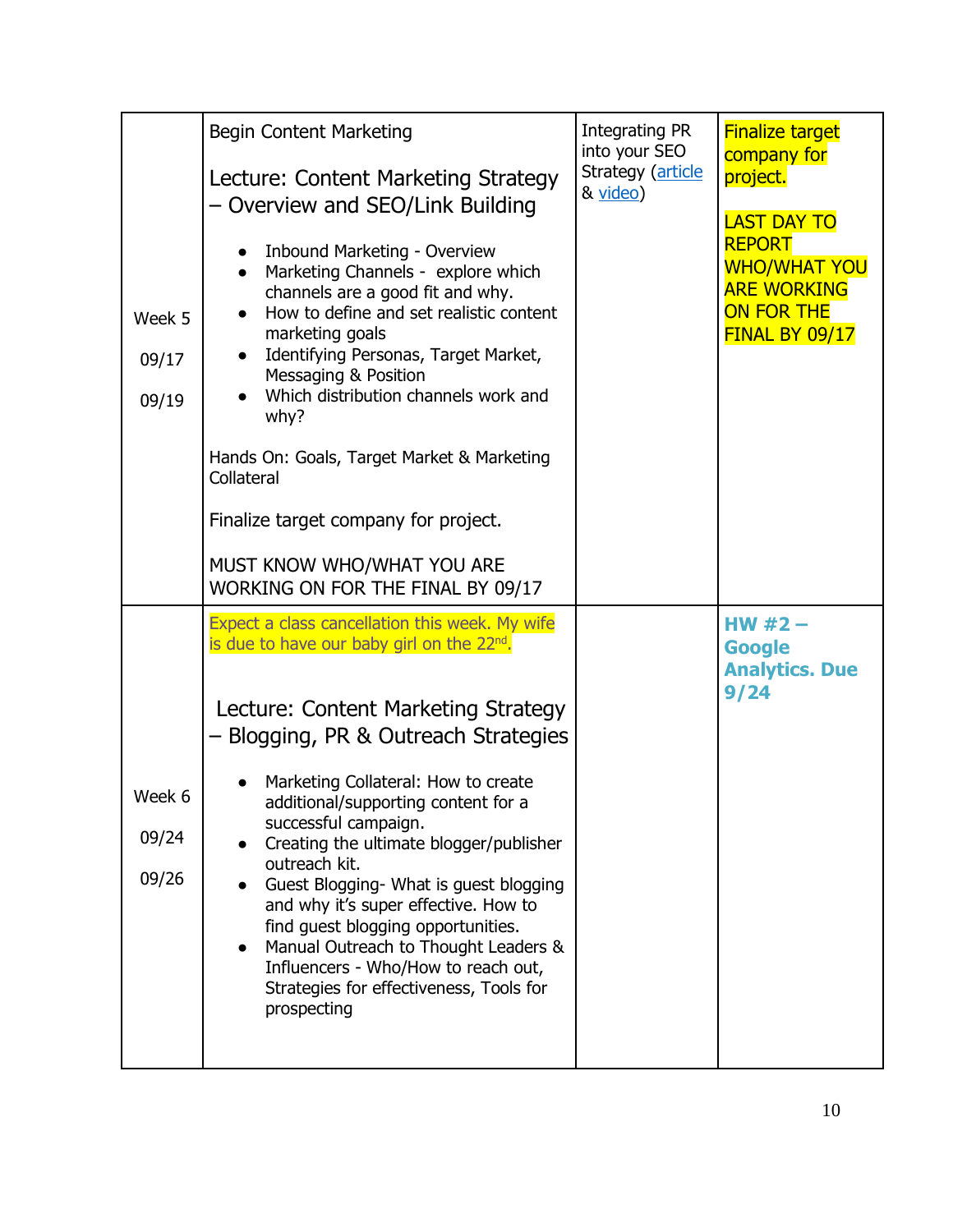| Week 7<br>10/01<br>10/03 | <b>Team Presentation #1</b><br>Lecture: Creating Awesome Content!<br>Show examples of brands that have<br>created great content and how they did<br>it.<br>How to leverage the research tools to<br>understand how to best connect with<br>consumers.<br>How to determine which types of<br>content is appropriate for various types<br>of brands.<br>Additional Content: Exploring How to<br>Create & When to Leverage Other<br><b>Types Of Content</b><br>Infographics<br>Memes<br>Slideshares<br>Whitepapers/How-to Guides<br>$\bullet$<br>Hands On: Look at real life e-commerce brand<br>and brainstorm theories/ideas for growth. | <b>Team Presentation</b><br>1:<br><b>Business &amp; Team</b><br>10/01 |
|--------------------------|-----------------------------------------------------------------------------------------------------------------------------------------------------------------------------------------------------------------------------------------------------------------------------------------------------------------------------------------------------------------------------------------------------------------------------------------------------------------------------------------------------------------------------------------------------------------------------------------------------------------------------------------|-----------------------------------------------------------------------|
| Week 8<br>10/08<br>10/10 | Lecture – Email Marketing $\&$<br><b>Newsletters</b><br>Look at MailChimp and other email<br>marketing software<br>What content to share and distribute<br>Frequency<br>Metrics & Analytics<br>How to build/grow a list<br>Update On Team Projects - Thinking About<br>Content Marketing/SEO Strategies                                                                                                                                                                                                                                                                                                                                 | <b>HW 3 (TBD):</b><br><b>Due 10/12</b>                                |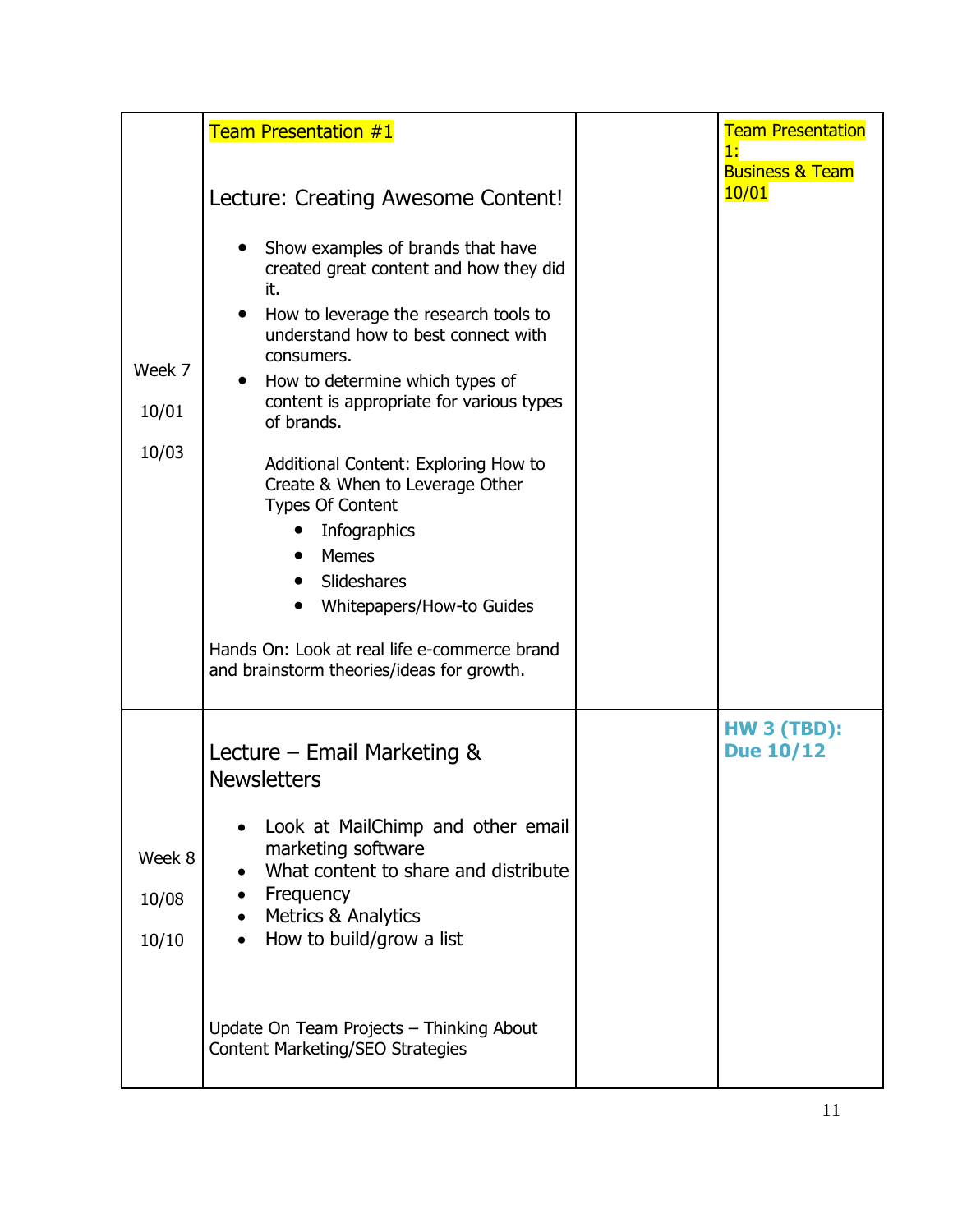| Week 9<br>10/15<br>10/17     | Exam review!<br><b>Midterm: Digital Marketing</b><br>Methodology, Analytics, SEO &<br><b>Content Marketing Strategy</b>                                                                                                                                                                                                                                                                                                                                                       |                                                                                                                                            |
|------------------------------|-------------------------------------------------------------------------------------------------------------------------------------------------------------------------------------------------------------------------------------------------------------------------------------------------------------------------------------------------------------------------------------------------------------------------------------------------------------------------------|--------------------------------------------------------------------------------------------------------------------------------------------|
| Week<br>10<br>10/22<br>10/24 | Review Exam and Discuss Projects<br><b>Team Presentation #2</b>                                                                                                                                                                                                                                                                                                                                                                                                               | <b>Team Presentation</b><br>#2: Customer/<br><b>Target Market</b><br><b>Identification &amp;</b><br><b>Marketing Strategy</b><br>Proposal. |
| Week<br>11<br>10/29<br>10/31 | Lecture: Landing Page(s) for<br><b>Marketing / Conversions</b><br>Using different web builders<br>How to create the perfect<br>homepage/landing page to attract<br>customers<br>On-Site text/copywriting<br>Understanding the user journey<br><b>Lecture: Intro into Conversion</b><br><b>Optimization &amp; Split Testing</b><br>Using tools like Visual Website<br>Optimizer to create actionable split<br>testing data<br>How to build A/B tests<br>How to measure results |                                                                                                                                            |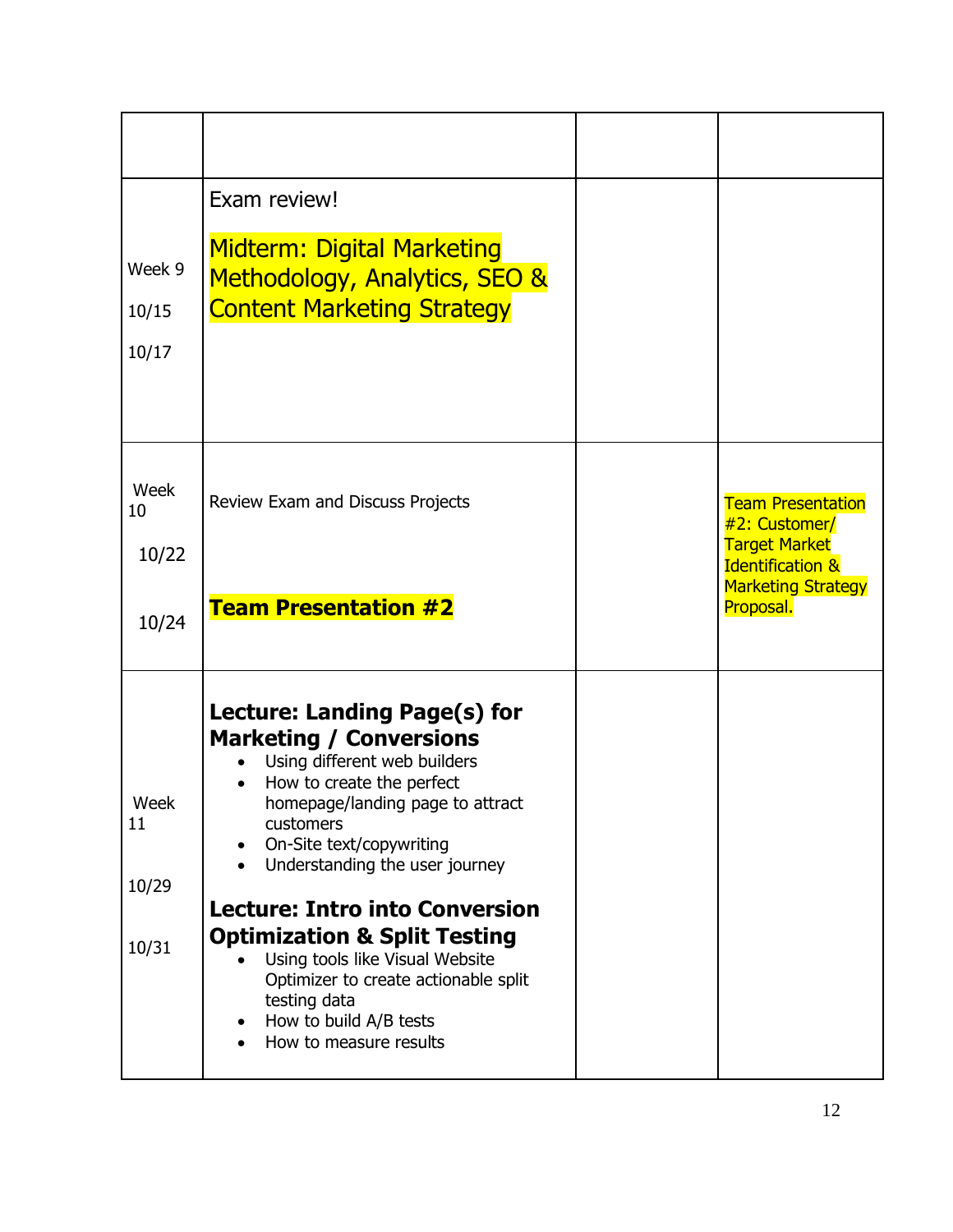| Week<br>12<br>11/5<br>11/7 | <b>SOCIAL MEDIA WEEK!</b><br>Lecture: Social Media<br>Discoverability, Growing Your<br>Audience/Channels<br>Market - Brand identity/voice for each.<br>Creating Social Media Calendar<br>Looking for updates/ideas for your clients.<br>Great time to ask questions and get feedback.                                | Begin HW $#4 -$<br><b>Hootsuite</b><br>Certification. |
|----------------------------|----------------------------------------------------------------------------------------------------------------------------------------------------------------------------------------------------------------------------------------------------------------------------------------------------------------------|-------------------------------------------------------|
| 11/12<br>11/14             | Week 13   Lecture: Facebook Ads & Paid<br><b>Social Media</b><br>Sprint Planning: Updates, Metrics & Lessons<br>Learned                                                                                                                                                                                              | HW#4 Due 11/12                                        |
| Week 14<br>11/19<br>11/21  | <b>Personal Brand Building &amp; Becoming</b><br><b>A Consultant</b><br>How to position yourself to find a<br>job<br>What digital marketing careers are<br>out there.<br>How to set up your personal<br>linkedin/landing page<br>Tips for finding a job outside of the<br>classroom<br>11/22 NO CLASS - Thanksgiving |                                                       |